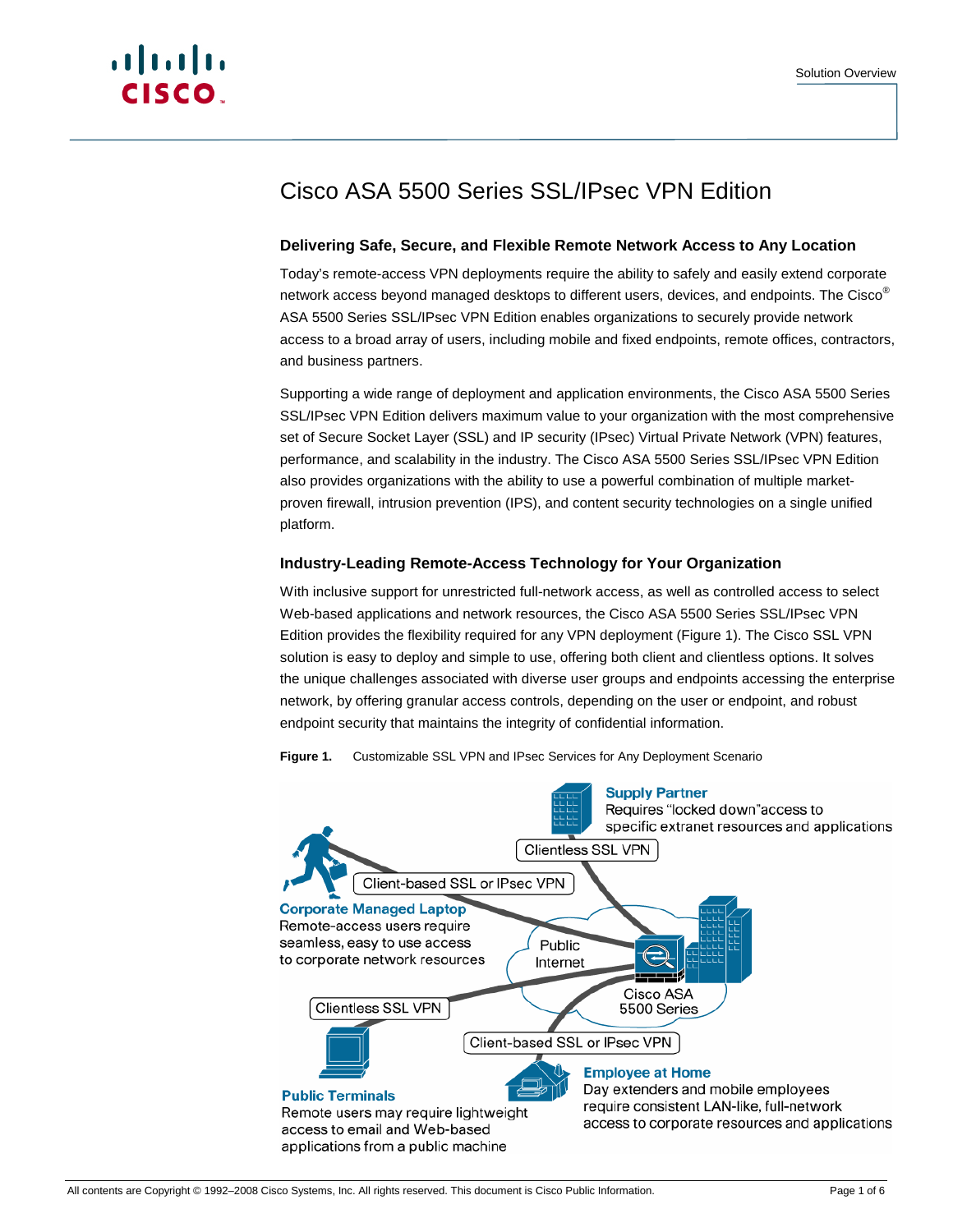**Cisco ASA 5500 Series SSL VPN: Profile and Benefits** 

**Deployment Flexibility:** Extends the appropriate SSL VPN technology, either clientless or full-network access, on a per-session basis, depending on the user group or endpoint accessing the network.

**Comprehensive Network Access:** Broad application and network resource access is provided through the Cisco AnyConnect VPN Client, an automatically downloadable network-tunneling client that provides access to virtually any application or resource.

**Optimized Network Performance:** The Cisco AnyConnect VPN Client provides an optimized VPN connection for latencysensitive traffic, such as voice over IP (VoIP) traffic or TCP-based application access.

**Ubiquitous Clientless Access:** Delivers secure remote access to authenticated users on both managed and unmanaged endpoints, enabling increased productivity by providing "anytime access" to the network.

**Granular Control:** Empowers network and IT management with additional tools to provide controlled access to corporate network resources and applications.

**Unparalleled Management Flexibility:** Simplifies the complexity of managing diverse remote-access connectivity requirements common in today's enterprise.

**Low Total Cost of Ownership:** Reduces expensive help-desk calls associated with network connectivity issues and eliminates the administration costs of managing VPN client software on every endpoint.

#### **Combined Technologies for Enhanced Capabilities: SSL and IPsec VPN in One Platform**

In addition to the SSL VPN features, users can also take advantage of Cisco's award-winning IPsec VPN technology. By offering converged SSL and IPsec VPN technologies on one platform, the Cisco ASA 5500 Series SSL/IPsec VPN Edition delivers a highly customizable one-box solution for diverse VPN deployment environments, eliminating the cost of deploying parallel remote-access solutions.

### **Cisco ASA 5500 Product Family**

The Cisco ASA 5500 Series delivers site-specific scalability from the smallest SMB and small office/home office (SOHO) deployments to the largest enterprise networks with its seven models: the 5505, 5510, 5520, 5540, 5550, 5580-20 and 5580-40 (Figure 2). Each model is built with concurrent services scalability, investment protection, and future technology extensibility as its foundation.

**Figure 2.** Cisco ASA 5500 Series Products

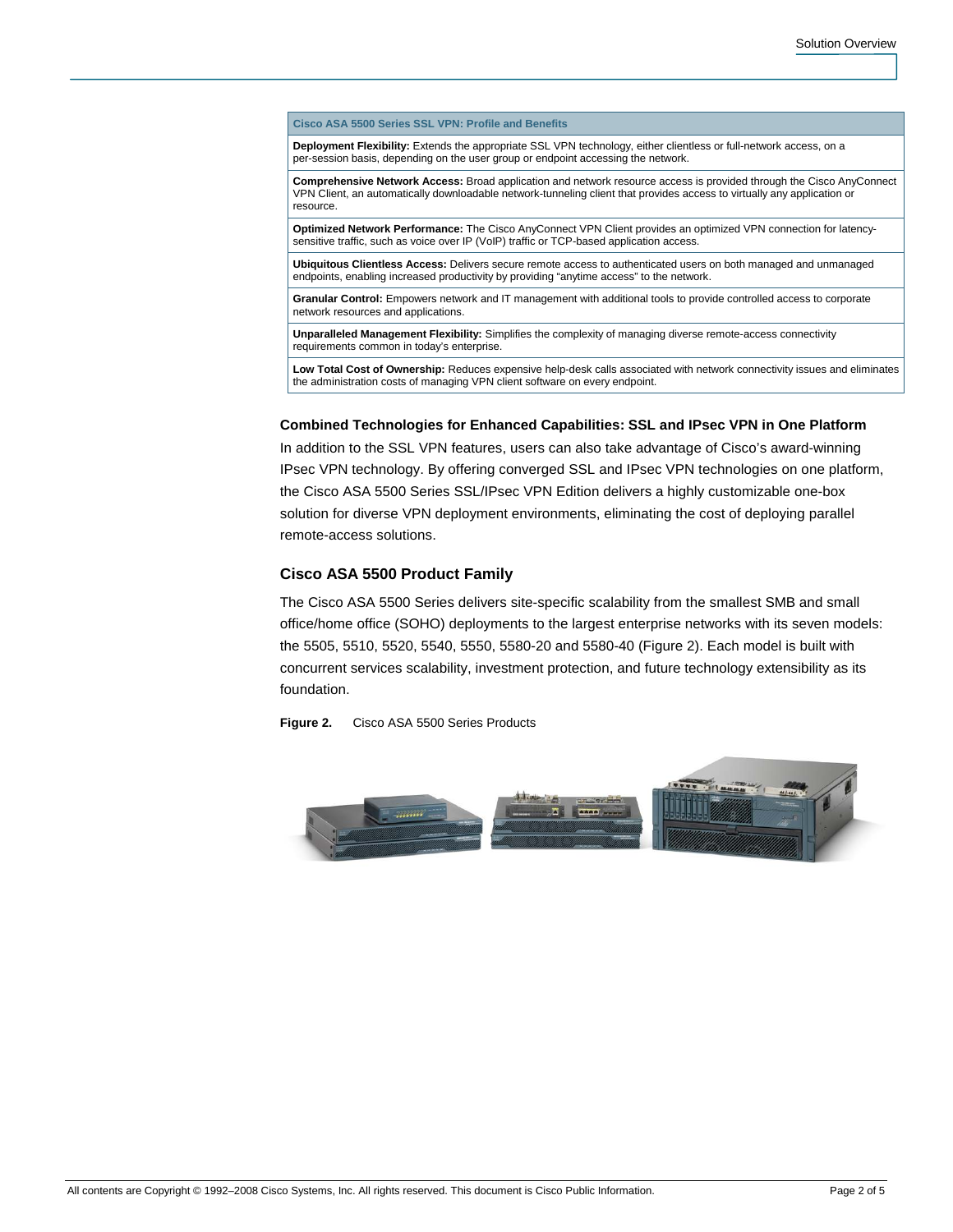|                                                                              | <b>Cisco ASA</b><br>5505                                                                                                                       | <b>Cisco ASA</b><br>5510                                  | <b>Cisco ASA</b><br>5520                                                                                     | <b>Cisco ASA</b><br>5540                                                                                     | <b>Cisco ASA</b><br>5550                                                                      | <b>Cisco ASA 5580-20</b>                                                                                                                                                                                                                                                                             | <b>Cisco ASA 5580-40</b>                                                                                                                                                                                                                                                                             |
|------------------------------------------------------------------------------|------------------------------------------------------------------------------------------------------------------------------------------------|-----------------------------------------------------------|--------------------------------------------------------------------------------------------------------------|--------------------------------------------------------------------------------------------------------------|-----------------------------------------------------------------------------------------------|------------------------------------------------------------------------------------------------------------------------------------------------------------------------------------------------------------------------------------------------------------------------------------------------------|------------------------------------------------------------------------------------------------------------------------------------------------------------------------------------------------------------------------------------------------------------------------------------------------------|
| <b>Maximum VPN</b><br><b>Throughput</b>                                      | 100 Mbps                                                                                                                                       | 170 Mbps                                                  | 225 Mbps                                                                                                     | 325 Mbps                                                                                                     | 425 Mbps                                                                                      | 1 Gbps                                                                                                                                                                                                                                                                                               | 1 Gbps                                                                                                                                                                                                                                                                                               |
| <b>Maximum</b><br><b>Concurrent SSL</b><br>VPN Sessions <sup>1</sup>         | 25                                                                                                                                             | 250                                                       | 750                                                                                                          | 2500                                                                                                         | 5000                                                                                          | 10,000                                                                                                                                                                                                                                                                                               | 10.000                                                                                                                                                                                                                                                                                               |
| <b>Maximum</b><br><b>Concurrent IPsec</b><br><b>VPN Sessions<sup>1</sup></b> | 25                                                                                                                                             | 250                                                       | 750                                                                                                          | 5000                                                                                                         | 5000                                                                                          | 10.000                                                                                                                                                                                                                                                                                               | 10.000                                                                                                                                                                                                                                                                                               |
| <b>Interfaces</b>                                                            | Eight 10/100<br>copper Ethernet<br>ports with<br>dynamic port<br>grouping<br>(include two<br>Power over<br>Ethernet ports),<br>three USB ports | Five 10/100<br>copper Ethernet<br>ports, two USB<br>ports | Four<br>10/100/1000<br>copper Ethernet<br>ports, one out-<br>of-band<br>management<br>port, two USB<br>ports | Four<br>10/100/1000<br>copper Ethernet<br>ports, one out-<br>of-band<br>management<br>port, two USB<br>ports | <b>Eight Gigabit</b><br>Ethernet ports,<br>four SFP fiber<br>ports, one Fast<br>Ethernet port | Two USB ports, Two RJ-45<br>Management ports, Two<br><b>Gigabit Ethernet</b><br>Management ports<br>With Interface Expansion<br>Cards:<br>• Up to Twelve 10Gigabit<br>Ethernet (10GE) ports<br>• Up to Twenty-Four<br>Gigabit Ethernet ports<br>• Up to Twenty-Four<br>10/100/1000 Ethernet<br>ports | Two USB ports, Two RJ-45<br>Management ports, Two<br><b>Gigabit Ethernet</b><br>Management ports<br>With Interface Expansion<br>Cards:<br>• Up to Twelve 10Gigabit<br>Ethernet (10GE) ports<br>• Up to Twenty-Four<br>Gigabit Ethernet ports<br>• Up to Twenty-Four<br>10/100/1000 Ethernet<br>ports |
| <b>Profile</b>                                                               | Desktop                                                                                                                                        | $1 - RU$                                                  | $1 - RU$                                                                                                     | $1 - RU$                                                                                                     | $1-RU$                                                                                        | 4-RU                                                                                                                                                                                                                                                                                                 | 4-RU                                                                                                                                                                                                                                                                                                 |
| <b>Stateful Failover</b>                                                     | <b>No</b>                                                                                                                                      | Licensed<br>feature $2$                                   | Yes                                                                                                          | Yes                                                                                                          | Yes                                                                                           | Yes                                                                                                                                                                                                                                                                                                  | Yes                                                                                                                                                                                                                                                                                                  |
| <b>VPN Load</b><br><b>Balancing</b>                                          | No                                                                                                                                             | Licensed<br>feature $2$                                   | Yes                                                                                                          | Yes                                                                                                          | Yes                                                                                           | Yes                                                                                                                                                                                                                                                                                                  | Yes                                                                                                                                                                                                                                                                                                  |

**Table 1.** Performance Information for Cisco ASA 5500 Series Appliances

#### **Ordering Information**

Tables 2 and 3 provide a subset of ordering information for the Cisco ASA 5500 Series SSL/IPsec VPN Edition. All Cisco ASA 5500 Series appliances include maximum IPsec concurrent users in the base configuration of the chassis. All SSL VPN features are included under a single feature license. Every Cisco ASA 5500 Series model can support SSL VPN through the purchase of an SSL VPN license. SSL VPN on the Cisco ASA 5500 Series may be purchased under a single part number as an edition bundle, or the chassis and SSL VPN feature license may be purchased separately, as indicated in Table 3. To place an order, visit the [Cisco Ordering Home Page.](http://www.cisco.com/en/US/ordering/or13/or8/order_customer_help_how_to_order_listing.html)

| Table 2. | Ordering Information for Edition Bundles |  |
|----------|------------------------------------------|--|
|----------|------------------------------------------|--|

| <b>SSL VPN User</b><br><b>Requirements</b> | <b>Edition Bundles</b>                                                          | <b>Edition Bundle Part Number</b> |
|--------------------------------------------|---------------------------------------------------------------------------------|-----------------------------------|
| 10 SSL VPN Users                           | Cisco ASA 5505 SSL/IPsec VPN Edition for 10 concurrent SSL<br><b>VPN</b> users  | ASA5505-SSL10-K9                  |
| 25 SSL VPN Users                           | Cisco ASA 5505 SSL/IPsec VPN Edition for 25 concurrent SSL<br><b>VPN</b> users  | ASA5505-SSL25-K9                  |
| 50 SSL VPN Users                           | Cisco ASA 5510 SSL/IPsec VPN Edition for 50 concurrent SSL<br><b>VPN</b> users  | ASA5510-SSL50-K9                  |
| 100 SSL VPN Users                          | Cisco ASA 5510 SSL/IPsec VPN Edition for 100 concurrent SSL<br><b>VPN</b> users | ASA5510-SSL100-K9                 |

 1 Devices include a license for two SSL VPN users for evaluation and remote management purposes. The total concurrent IPsec and SSL (clientless and tunnel-based) VPN sessions may not exceed the maximum concurrent IPsec session count shown in the chart. The SSL VPN session number may also not exceed the number of licensed sessions on the device. The ASA 5580 Series supports greater simultaneous users than the ASA 5550 Series at comparable overall SSL VPN throughput as the ASA 5550 Series. These items should be taken in to consideration as part of your capacity planning<br><sup>2</sup> Upgrade is available with Cisco ASA 5510 Security Plus license.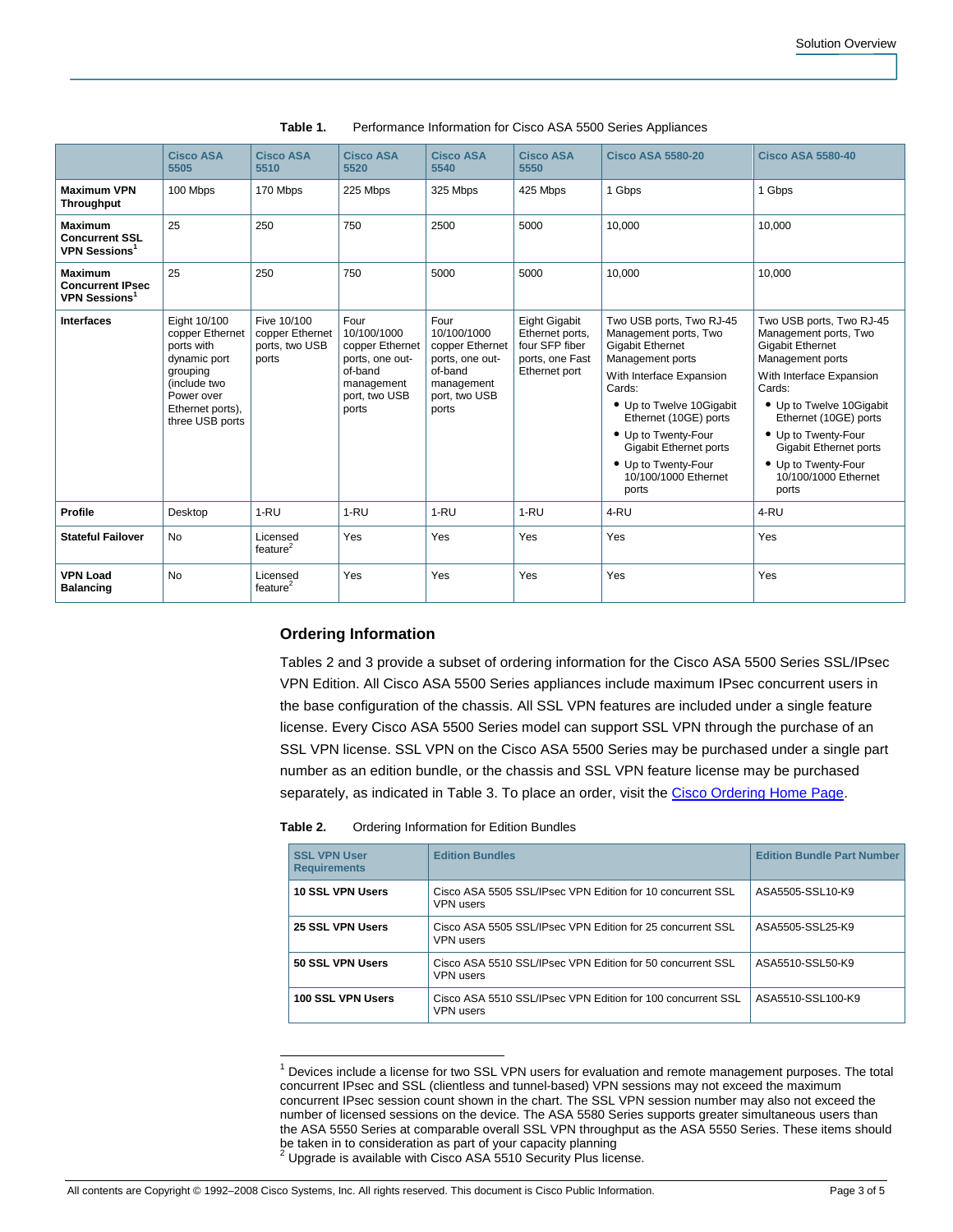| <b>SSL VPN User</b><br><b>Requirements</b> | <b>Edition Bundles</b>                                                           | <b>Edition Bundle Part Number</b> |
|--------------------------------------------|----------------------------------------------------------------------------------|-----------------------------------|
| 250 SSL VPN Users                          | Cisco ASA 5510 SSL/IPsec VPN Edition for 250 concurrent SSL<br><b>VPN</b> users  | ASA5510-SSL250-K9                 |
| 500 SSL VPN Users                          | Cisco ASA 5520 SSL/IPsec VPN Edition for 500 concurrent SSL<br><b>VPN users</b>  | ASA5520-SSL500-K9                 |
| 1000 SSL VPN Users                         | Cisco ASA 5540 SSL/IPsec VPN Edition for 1000 concurrent<br><b>SSL VPN users</b> | ASA5540-SSL1000-K9                |
| 2500 SSL VPN Users                         | Cisco ASA 5540 SSL/IPsec VPN Edition for 2500 concurrent<br><b>SSL VPN users</b> | ASA5540-SSL2500-K9                |
| 2500 SSL VPN Users                         | Cisco ASA 5550 SSL/IPsec VPN Edition for 2500 concurrent<br><b>SSL VPN users</b> | ASA5550-SSL2500-K9                |
| 5000 SSL VPN Users                         | Cisco ASA 5550 SSL/IPsec VPN Edition for 5000 concurrent<br><b>SSL VPN users</b> | ASA5550-SSL5000-K9                |
| 10,000 SSL VPN Users                       | Cisco ASA 5580-20 SSL/IPsec VPN Edition for 10,000<br>concurrent SSL VPN users   | ASA5580-20-10K-K9                 |

| Table 3.<br>Ordering Information for Individual Licenses |
|----------------------------------------------------------|
|----------------------------------------------------------|

| <b>Cisco ASA Chassis and Applicable SSL VPN Licenses</b> |                      |                          |                          |                          |                          |                |                             |                             |
|----------------------------------------------------------|----------------------|--------------------------|--------------------------|--------------------------|--------------------------|----------------|-----------------------------|-----------------------------|
| <b>SSL VPN User</b><br><b>Requirements</b>               | <b>Part Number</b>   | Cisco ASA 5505           | Cisco ASA 5510           | Cisco ASA 5520           | Cisco ASA 5540           | Cisco ASA 5550 | <b>Cisco ASA</b><br>5580-20 | <b>Cisco ASA</b><br>5580-40 |
| 10 SSL VPN users                                         | ASA5500-SSL-<br>10   | X                        | $\mathsf{X}$             | $\times$                 | $\mathsf{X}$             | X              | $\times$                    | X                           |
| 25 SSL VPN users                                         | ASA5500-SSL-<br>25   | X                        | X                        | X                        | X                        | X              | $\times$                    | X                           |
| 50 SSL VPN users                                         | ASA5500-SSL-<br>50   | $\overline{\phantom{0}}$ | X                        | $\times$                 | X                        | X              | $\times$                    | X                           |
| 100 SSL VPN users                                        | ASA5500-SSL-<br>100  |                          | $\times$                 | X                        | $\times$                 | X              | $\times$                    | X                           |
| 250 SSL VPN users                                        | ASA5500-SSL-<br>250  |                          | X                        | $\times$                 | $\times$                 | X              | $\times$                    | X                           |
| 500 SSL VPN users                                        | ASA5500-SSL-<br>500  |                          | $\overline{\phantom{0}}$ | $\times$                 | X                        | X              | $\times$                    | X                           |
| 750 SSL VPN users                                        | ASA5500-SSL-<br>750  | $\overline{\phantom{0}}$ | $\overline{\phantom{0}}$ | $\times$                 | X                        | X              | X                           | X                           |
| <b>1000 SSL VPN</b><br>users                             | ASA5500-SSL-<br>1000 |                          | $\overline{\phantom{0}}$ | $\overline{\phantom{0}}$ | X                        | $\times$       | $\boldsymbol{\mathsf{X}}$   | X                           |
| <b>2500 SSL VPN</b><br>users                             | ASA5500-SSL-<br>2500 | $\equiv$                 | $\overline{\phantom{0}}$ | $\overline{\phantom{0}}$ | $\mathsf{x}$             | X              | $\boldsymbol{\mathsf{X}}$   | $\times$                    |
| <b>5000 SSL VPN</b><br>users                             | ASA5500-SSL-<br>5000 | $\overline{\phantom{0}}$ | $\overline{\phantom{0}}$ | $\overline{\phantom{0}}$ | $\overline{\phantom{m}}$ | X              | X                           | X                           |
| 10,000 SSL VPN<br>users                                  | ASA5500-SSL-<br>10K  | -                        | $\overline{\phantom{0}}$ | $\overline{\phantom{0}}$ | $\overline{\phantom{0}}$ | -              | $\times$                    | X                           |

# **Cisco Services**

Cisco and its partners provide services that can help you deploy and manage security solutions. Cisco has adopted a lifecycle approach to services that addresses the necessary set of requirements for deploying and operating Cisco adaptive security appliances, as well as other Cisco security technologies. This approach can help you improve your network security posture to achieve a more available and reliable network, prepare for new applications, lower your network costs, and maintain network health through day-to-day operations. For more information about Cisco Security Services, visit<http://www.cisco.com/go/services/security>.